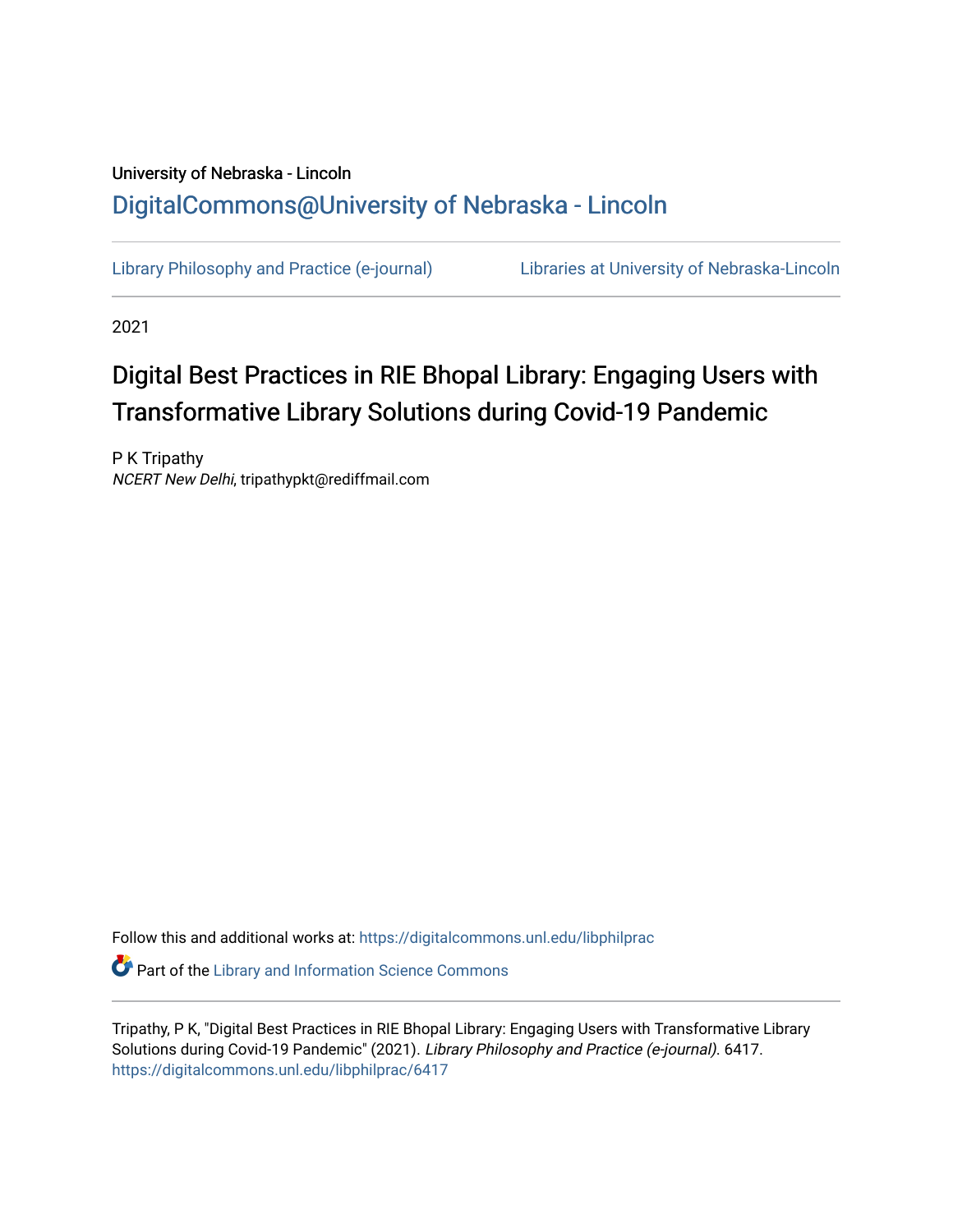## **Digital Best Practices in RIE Bhopal Library: Engaging Users with Transformative Library Solutions during Covid-19 Pandemic**

**\*P. K. Tripathy** (Ph D) Librarian Regional Institute of Education (NCERT) Bhopal (India) [tripathypkt@rediffmail.com](mailto:tripathypkt@rediffmail.com)

## **Abstract**

*Pandemic COVID-19 has severely affected all walks of life for last two years and still continuing. During the pandemic academic libraries played an important role in providing resources and services to students and teachers using digital technologies in innovative ways. This paper highlights how the digital best practices followed by the RIE Bhopal library came into force in providing various services to its users during the crisis time. The paper also describes the best practices followed in the Institute library for providing various services to users at home with the hardware, software, Internet and social network platforms available in the Institute library system. Among the best digital practices of the library, use of Open Source software in different operations, remote access to eresources, Digital Document Delivery Service, e-mail alert service, Institutional Repository, etc. are a few. Decade long use of technologies experienced to say that the innovative ways of using digital technologies increases the quality of services, sets benchmark and ultimately brings elevation in the image of the library among the user community. In time to come, these digital best practices will definitely help the Institute library and motivate other libraries to meet the information requirements of users in best possible way.*

**Keywords:** Digital Best Practices, Academic Libraries, Innovative Library Services, Library Services Quality, Quality Enhancement, Digital services.

## **Introduction**

Since the outbreak of pandemic in mid 2019 due to spread of ever dreaded SARS family virus COVID-19 in the human history, all walks of life across the world has come to a grinding halt. Apart from this pandemic situation libraries have also been constantly worrying about the decline in the number of users and how they can justify their budgets. Studies by the Association of College & Research Libraries (ACRL) show that academic libraries are facing ever increasing budget cuts, and the prospects for reference desk staffing continue to decrease, but libraries must continue to give their patrons what they want (Dubnjakovic, 2012). Academic libraries in the digital age know that they cannot ignore digital technologies and digital materials for justifying loose in service due to budget crunch. In higher education the academic library has to support the academic, research and development and its functions are to help users to identify and access resources for research and academic purposes. Once, the most widely used academic libraries are now forced to adopt and adapt transformative IT solutions in their operations for serving the user community online at home.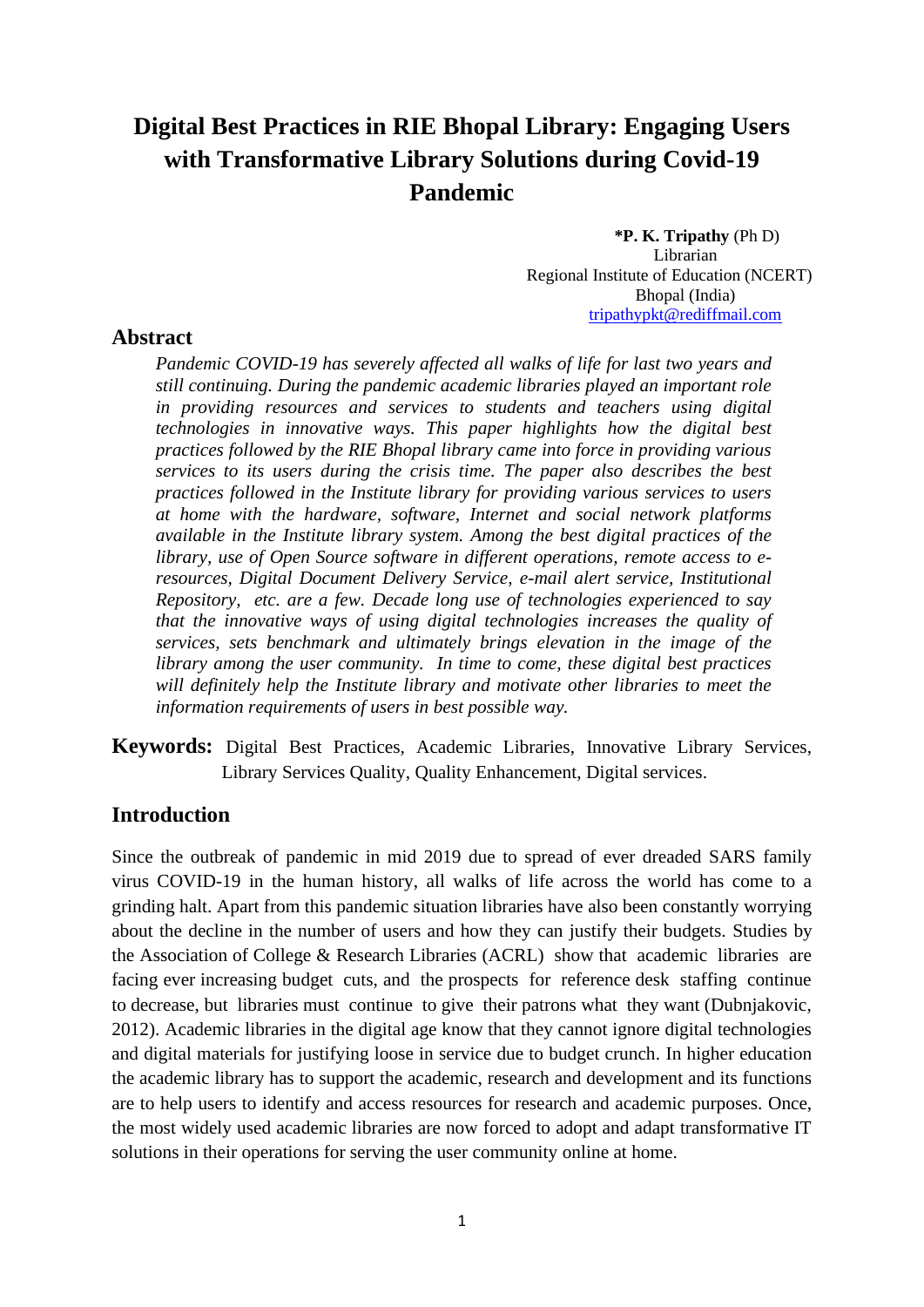Accrediting agencies in India such as NAAC, AICTE, NIRF, and NBA are very much concerned about the quality of higher education and the optimum use of library and information resources. Quality collection, quality of services, ICT integration, benchmarks and best practices adopted by the academic libraries are the main concerns of these agencies. Best practices will help to improve the quality of library services. "The best practice improves users' maximum utilization of the library resources" (Sathe, 2015). The library needs to adapt innovative ideas to impress the users, which can facilitate them to use library collections (Panneerselvam, 2014). Doug Crane envision, "the library system would make such an incredible impact in the community that people just naturally know the modern value of a library beyond childhood nostalgia and what it's done to shape the community in the digital age" (Crane, 2021). In addition to the routine activities some best practices can be adopted and persistently practised in the academic library systems for the quality enhancement. RIE Bhopal Library has been constantly exploring innovative methods to meet users' information needs by improving efficiency and simplifying work processes through digital technologies.

## **Definitions of Best Practices**

Best practices are considered continuous improvement tools for products, processes and services of an organization, but the concept 'Best Practice' has been defined and described by many in their own terms but with central theme being the same in all definitions.

ODLIS (Online Dictionary of Library and Information Science) describes best practices as "In the application of theory to real-life situations, procedures that, when properly applied, consistently yield superior results and are therefore used as reference points in evaluating the effectiveness of alternative methods of accomplishing the same task. Best practices are identified by examining empirical evidence of success" (Reitz, 2021).

Oxford English Dictionary describes "Best practices as quality of most excellent or desirable type or most appropriate, advantageous, highly improved, outstanding, par excellence services or the customary or expected procedure or way of doing something that is usual or expected way in a particular organization or situation, guidelines for good practices. In this process of developing best practices we take action rather than good ideas, and we improve our skills" (Simpson, Weiner & OED, 1989).

"Best practice is a method or technique that has been generally accepted as superior to any alternatives because it produces results that are superior to those achieved by other means or because it has become a standard way of doing things**.** Best practices are used to maintain quality as an alternative to mandatory legislated standards and can be based on selfassessment" (Wikipedia, 2021).

## **Digital Best Practices**

Digital best practices combine a variety of skills, processes and technologies to provide a better user engagement, experience, conversion rate, and retention rate. The organization's "digital best practice" may be to use the best digital technology and digital professionals to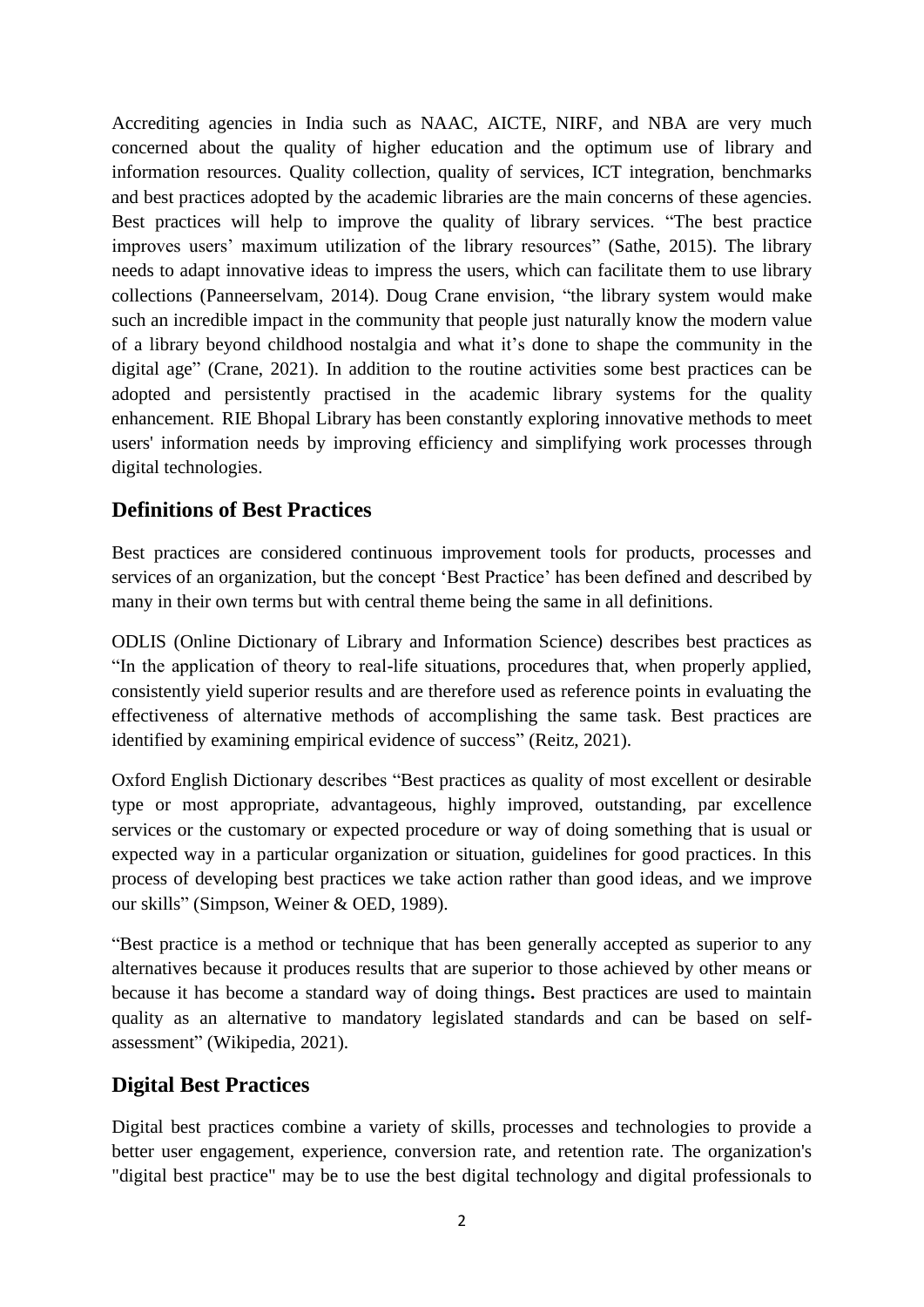serve clienteles in specialised way. The digital best practices in library adopt and execute digital media in various library operations and services for users. Digital best practices introduce digital technologies to modern libraries and information centers, enabling them bring improvements their activities, enhance the utilization of resources, and provide valueadded services to their users.

## **RIE Bhopal Library Profile**

Regional Institute of Education (RIE), Bhopal, a constituent unit of National Council of Educational Research and Training (NCERT), New Delhi is one of the pioneer Institutes in the Western regions of India; offers interdisciplinary degrees in Science and Arts like B Sc. B. Ed., B A B. Ed, M Ed. and Ph D. Library of the Institute is called as Learning Resource Centre, was established in 1964 with the aim to provide right impetus for the intellectual growth of students, teachers and researchers. It holds knowledge resources predominantly related to the subject 'Education' and provides access to various information resources on and around the subject stretching to latest books, journals and audio-visual materials. At present the Library has around 72,000 print and more than 2000 e-books, 128 print and 130 ejournals, 4 CD-ROM and on-line databases, Inflibnet N-List consortium materials, more than 5000 dissertations and reports, and many other Open Access downloaded materials.

The library is developed in hybrid model with the most advanced technological applications. The library is now fully computerized with KOHA (LMS), DSpace based Instituional Repository (IR), RFID based circulation and security system, Joomla powered website and many state-of-art technologies. On-line Public Access Catalogue (OPAC) Kiosks facility is available in all halls of the Library and Web-OPAC access is through website. The library is member of national and International level networks like Inflibnet, DELNET, etc. Library resources and services are provided to its users through an integrated system connected to the campus network. The library provides various information services to support the learning process established in accordance with the highest professional standards. It strives to implement digital technologies in innovative way in library activities and services in accordance with the ever-changing needs of academia and continue as best practices.

RIE, Bhopal Library was bestowed with the award **"Academic Library of the Year – 2019"** by Madhya Pradesh Library Association (MPLA) for innovative use of the technology in its operations and services.

## **Digital Best Practices in RIE Bhopal Library**

The institute library has followed many standardized innovative practices in the past few years. Efforts have been made to integrate technology into all aspects of library activities and services. The selected such practices are given below:

## **1. Use of Hardware**

Alongside the usual computer technologies the RIE Bhopal Library also uses a variety of cutting edge ICT hardware for enabling itself to operate within modern digital environment: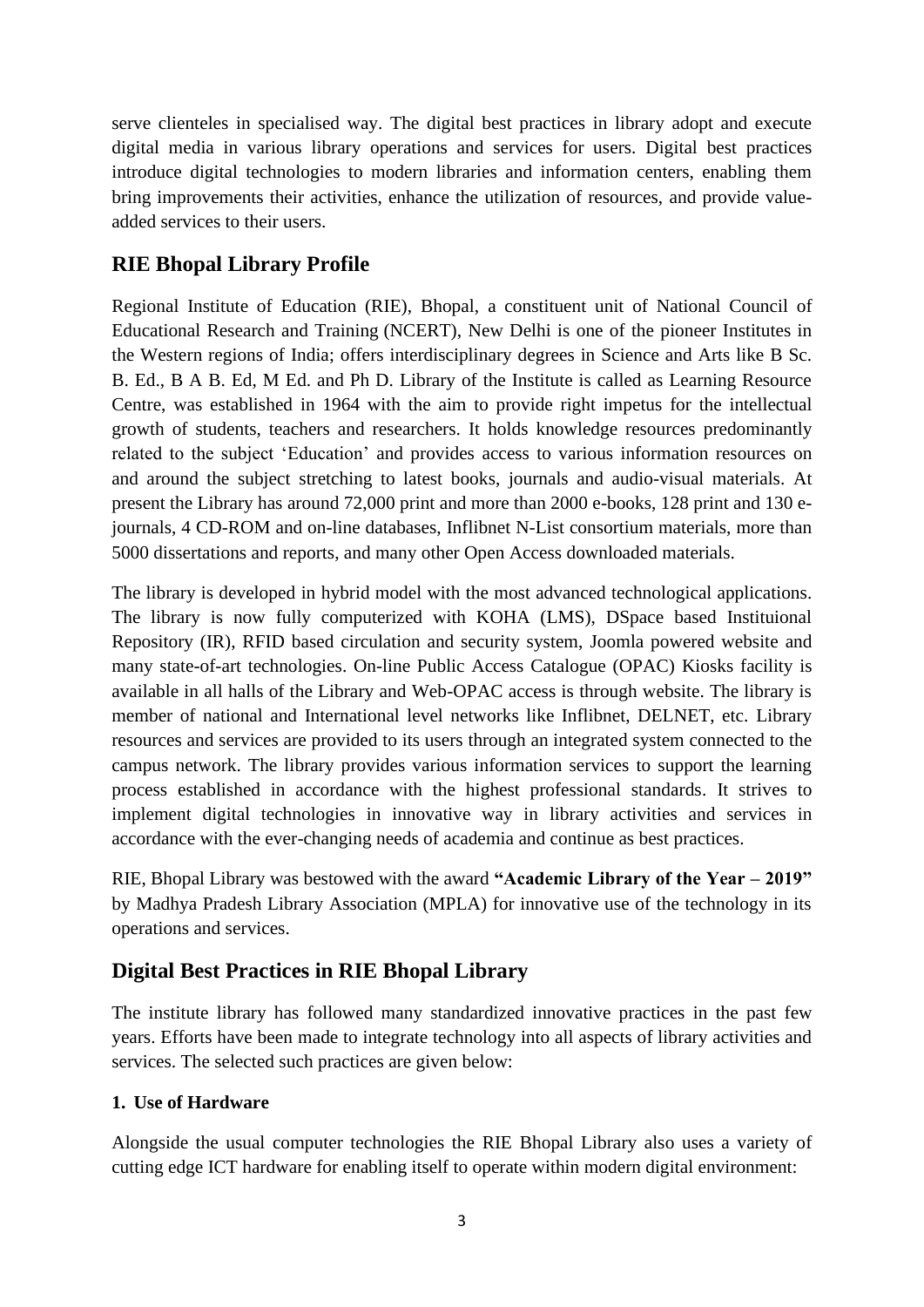| <b>SN</b>      | <b>Technologies</b>          | <b>Purpose</b>                               | Quantity |
|----------------|------------------------------|----------------------------------------------|----------|
| -1             | <b>State of art Servers</b>  | Library automation, Institutional Repository | 03       |
|                |                              | (IR) and Library Web-OPAC.                   |          |
| 2              | Biometrics system            | For user attendance                          | 03       |
| 3              | Wi-Fi                        | Wi-Fi access points for library service      | 06       |
|                |                              | access in mobile and laptops.                |          |
| $\overline{4}$ | <b>RFID</b> (Radio Frequency | For automated circulation system and theft   | A set    |
|                | Identification) technology   | detection.                                   |          |
| $\mathfrak{H}$ | High-end Scanner             | Digitisation and OCR of documents for        | 01       |
|                |                              | Institutional Repository (IR)                |          |
| 6              | <b>Text Reading scanner</b>  | Inclusive instrument for reading printed and | 01       |
|                |                              | hand written text for visually impaired.     |          |

#### **2. Use of OSS**

In present IT days Open Sources Software (OSS) are gaining immense significance in the management of all sectors due to the prolific features like access to the source code, free by cost, global support community, and user friendly. The use of OSS tools in library management is an increasing trend. Implementation of OSS provide library a dynamic and cost effective solution for managing large volumes of content and serving divergent user groups effectively without depending on the authority. For library management open source software are available in the areas like; basic operating system (Linux family), Library Management Software (KOHA, NewGenLib, etc.), Digital Library software (DSpace, Eprint, etc.) and many more. RIE Bhopal library has explored and effectively implemented open source software in its various activities and services as given below:

| <b>SN</b>      | <b>Library operations/services</b>      | <b>OSS</b> used              |  |  |
|----------------|-----------------------------------------|------------------------------|--|--|
| $\mathbf{1}$   | <b>Computer Operating System</b>        | <b>Ubuntu</b> (18.04)        |  |  |
| 2              | <b>Library Management Software</b>      | KOHA (20.05)                 |  |  |
| 3              | <b>Institutional Digital Repository</b> | DSpace $(6.3)$               |  |  |
| $\overline{4}$ | Library Website (CMS)                   | Joomla (3)                   |  |  |
| 5              | Discovery tool                          | VUfind $(7.0)$               |  |  |
| 6              | Subject guide                           | Subject plus $(4.0)$         |  |  |
| $\overline{7}$ | Bar coding                              | ID automation                |  |  |
| 8              | Publishing Journals                     | Open Journal Systems (OJS)   |  |  |
| 9              | Mobile App                              | Android Sudio (BETA Version) |  |  |
| 10             | <b>Reference Management Tools</b>       | Mendeley and Zotero          |  |  |

#### **3. E-Library Collection by Subscription**

Since the year 2001 the RIE Bhopal library has been emphasising on development of nonprint reading materials in its collection. The subscribed e-library collection (books, journals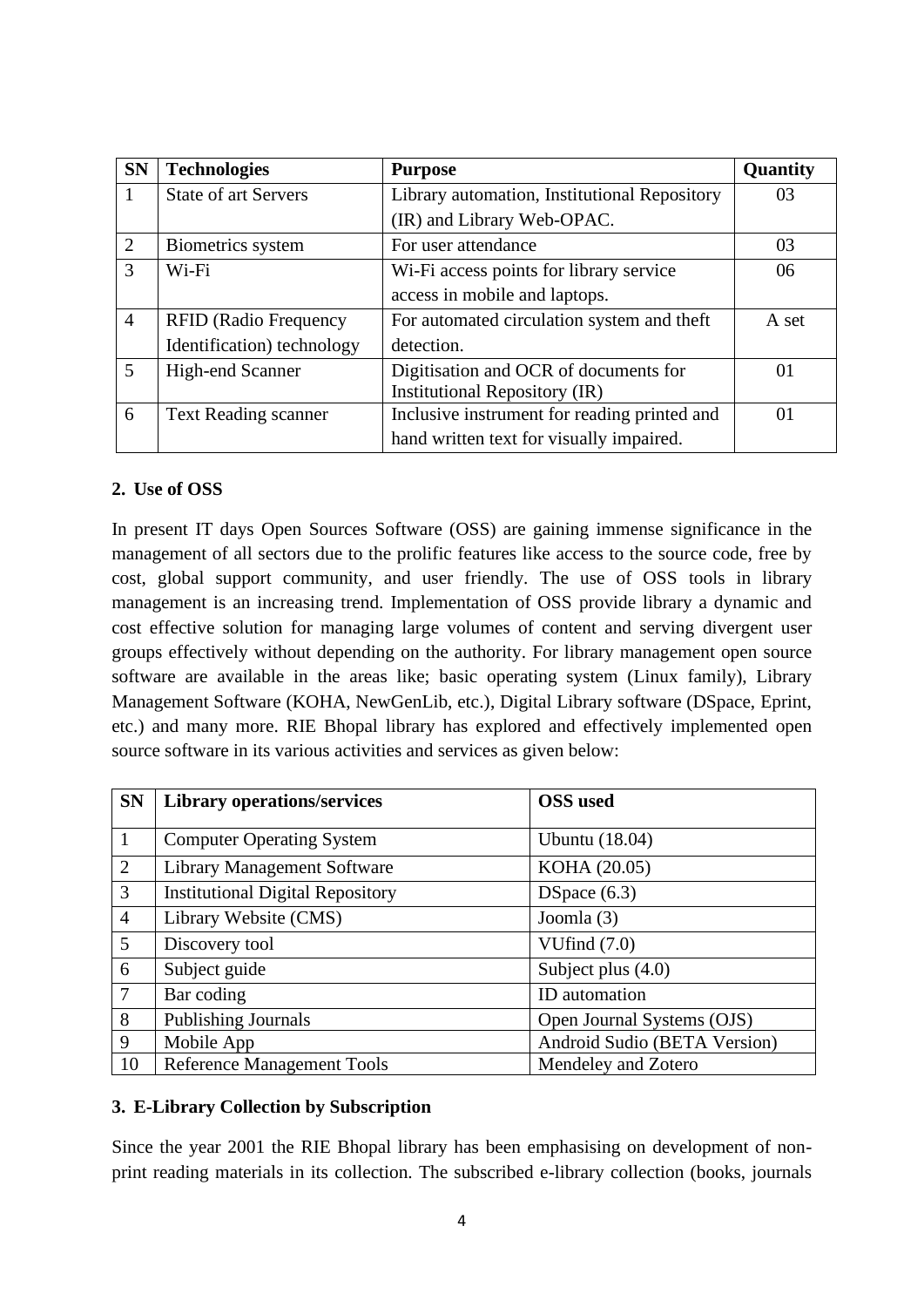and databases) of the Institute library consists of the e-resource bundles purchased on multiuser perpetual access basis from different publishers and aggregators like SAGE, EBSCO, Pearson, KopyKitab, and others. The Institute library becoming member of member of national level consortiums like UGC Inflibnet N-List, DELNET, and others have access to econtents that constitute a good part of the library's e-collection. Apart from online collection there are about 3000 books in CD/DVDs and audio books in cassette form.

#### **4. Collection development using OA resources**

Though the parent organisation, NCERT is giving more importance to the library and allotting huge amount for spending on purchase of library resources, still that is not sufficient to meet the requirements of users. Alternatively, going for Open Access resources in the Web to substitute the library collection is for strengthening the services that meet the demands of users. Open Access e-books, e-journals, Electronic databases, ETDs, are the widely used eresources in the library. Major sources used for accessing Open Access resources are Open Text Book Library**,** DOAB, DOAJ, OAPEN, Project Gutenberg, ERIC, Google books, [DLIST](http://arizona.openrepository.com/arizona/handle/10150/105066/) database, PubMed Central, [Open Thesis](http://www.openthesis.org/) and many others. Users can have access to all these Open Access resources by visiting the library website under the menu e-resources or at the link: <https://riebhopallibrary.joomla.com/index.php/e-library/open-access-e-resources>

| <b>O</b> New Tab                                                                            | X   Open Access i X   Remote Acce: X   Co ElS January 21 X   (8) Open Access i X   (2) Open Knowle X   ⊘ 172.30.16.186 X   ⊘ Koha online c X   M Drafts (69) - II X   ± Downloads X   + |                                                                                              |                                                                                                                                                    |                                                                                               |                                                                                        |                          | $\bullet$                                                          | $\mathbf{x}$ |
|---------------------------------------------------------------------------------------------|-----------------------------------------------------------------------------------------------------------------------------------------------------------------------------------------|----------------------------------------------------------------------------------------------|----------------------------------------------------------------------------------------------------------------------------------------------------|-----------------------------------------------------------------------------------------------|----------------------------------------------------------------------------------------|--------------------------|--------------------------------------------------------------------|--------------|
| $\odot$<br>C<br>iii riebhopallibrary.joomla.com/index.php/e-library/open-access-e-resources |                                                                                                                                                                                         |                                                                                              |                                                                                                                                                    |                                                                                               |                                                                                        |                          |                                                                    |              |
| <b>III</b> Apps                                                                             |                                                                                                                                                                                         |                                                                                              |                                                                                                                                                    |                                                                                               |                                                                                        |                          | Reading list                                                       |              |
|                                                                                             | NAAC Accredited A+ Grade Institute<br>क्षेत्रीय शिक्षा सस्थान, भोपाल<br>FEEDOMAL INSTITUTE OF EDUCATION<br>(A constituent unit of NCERT, New Delhi)                                     |                                                                                              |                                                                                                                                                    | <b>Learning Resource Centre (Library)</b>                                                     |                                                                                        |                          |                                                                    |              |
|                                                                                             | RIEBPL Home -<br>Services -<br>E-Library -<br><b>Library Catalogue</b><br>Useful Links -<br>Contact<br>Download -<br><b>E-BOOKS</b>                                                     | Institutional Repository<br><b>Vufind Discovery Search</b>                                   | Remote Access E-Resources                                                                                                                          | <b>Subject Guide</b>                                                                          | Research Support Service -<br>Urkund (Ouriginal)                                       |                          |                                                                    |              |
|                                                                                             | The National Academic Press<br><b>DAPEN</b><br>-Sodh Sindhu                                                                                                                             | <b>Free Book Spot</b><br>Bookboon<br>DOAB                                                    |                                                                                                                                                    | <b>Pres e-Books</b><br><b>Ustore</b><br>INTECH                                                |                                                                                        |                          |                                                                    |              |
|                                                                                             | <b>Lima Books Ordina</b><br><b>Doen Textbook</b><br><b>Books</b><br>Globusz                                                                                                             | Open Taxtbook Library<br><b>Project Gutenberg</b><br>Many Books<br><b>ZELF</b>               |                                                                                                                                                    | Open Educational Resource<br><b>UC Press e-Books</b><br>Get Free a-Books<br><b>Rock Vants</b> |                                                                                        |                          |                                                                    |              |
|                                                                                             | The Online Books Page<br><b>Library News</b><br>nfol.Ibrarian                                                                                                                           |                                                                                              | Dean<br>LIS Publications<br>Early English Book<br>Natioani Academic Press                                                                          |                                                                                               | <b>o-Book Lottry</b><br><b>p-Book Libs</b><br><b>Hathi Trust OL</b><br>The Online Book |                          |                                                                    |              |
|                                                                                             | nternat Archive<br>Click Here for More e-Book<br><b>E-Journals</b>                                                                                                                      |                                                                                              |                                                                                                                                                    |                                                                                               |                                                                                        |                          |                                                                    |              |
|                                                                                             | <b>Journal Quide</b><br>International Journal of Social Science and Economic Research (USSER)                                                                                           |                                                                                              | Paperbive<br>Open Access Journal on L15                                                                                                            |                                                                                               | Knowledgeunistched<br>LADO                                                             |                          |                                                                    |              |
|                                                                                             | <b>US Search Engines</b><br><b>Goa University</b><br>Open Access Library<br><b>InfoL</b> Ibrarian                                                                                       |                                                                                              | HighWre Press<br>Indian Journals.Com<br><b>Current Periodical Reading</b><br>Digital South Asia Library<br>The Online Books Page<br><b>U Store</b> |                                                                                               | <b>NISCAIR Online Periodicals</b><br>Research Gulde                                    |                          |                                                                    |              |
|                                                                                             | <b>LIU Post</b><br>14.5                                                                                                                                                                 |                                                                                              | <b>E. SUILTERS</b><br>American Mathematical Society's                                                                                              |                                                                                               | <b>Science Education</b><br><b>INA SP</b>                                              |                          |                                                                    |              |
|                                                                                             | <b>Database</b>                                                                                                                                                                         |                                                                                              |                                                                                                                                                    |                                                                                               |                                                                                        |                          |                                                                    |              |
|                                                                                             | Open Access Library<br><b>Righted Cantral</b><br>- Sodh Sindhu<br>Social Science Research Network                                                                                       | DUST<br><b>Publish Cantral</b><br>EBSCOhost<br><b>HighWine Press</b>                         |                                                                                                                                                    | Open Knowledge Repository<br><b>CALETER</b><br><b>JEEE Xplore</b><br>Indian Journals.Com      |                                                                                        |                          |                                                                    |              |
|                                                                                             | InfoL Brarian<br>Open Access Library<br><b>Jistore</b><br><b>University Library</b><br><b>QAISTER</b>                                                                                   | Open Knowledge Repository<br><b>Reserch Guides</b><br><b>LIS Abstract</b><br><b>LIU Post</b> |                                                                                                                                                    | <b>UA Campus Repository</b><br>et. Ibrary<br>ROL<br>ERIC                                      |                                                                                        | Activate<br>Go to PC set | ndows<br>as to activate Windows.                                   |              |
| ÷<br>e                                                                                      | â<br>€                                                                                                                                                                                  | 崉                                                                                            |                                                                                                                                                    |                                                                                               |                                                                                        |                          | 18:03<br><b>ENG</b><br>$\sim$ <b>Ex</b> and (b)<br>INTL 02-09-2021 |              |

*Note: Web-linked Open Access e-resources given in the Library Website* 

#### **5. E-book cataloguing and hyper-linking**

Meta data of library subscribed e-books have been incorporated into the print book catalogue in KOHA platform and made visible to public through OPAC and Web-OPAC with the dedicated link (URL) of the e-book for access. Through this practice on-line catalogue is made user friendly; users can search for the e-books along with print books through OPAC and can also have the access to the full-text version of e-books.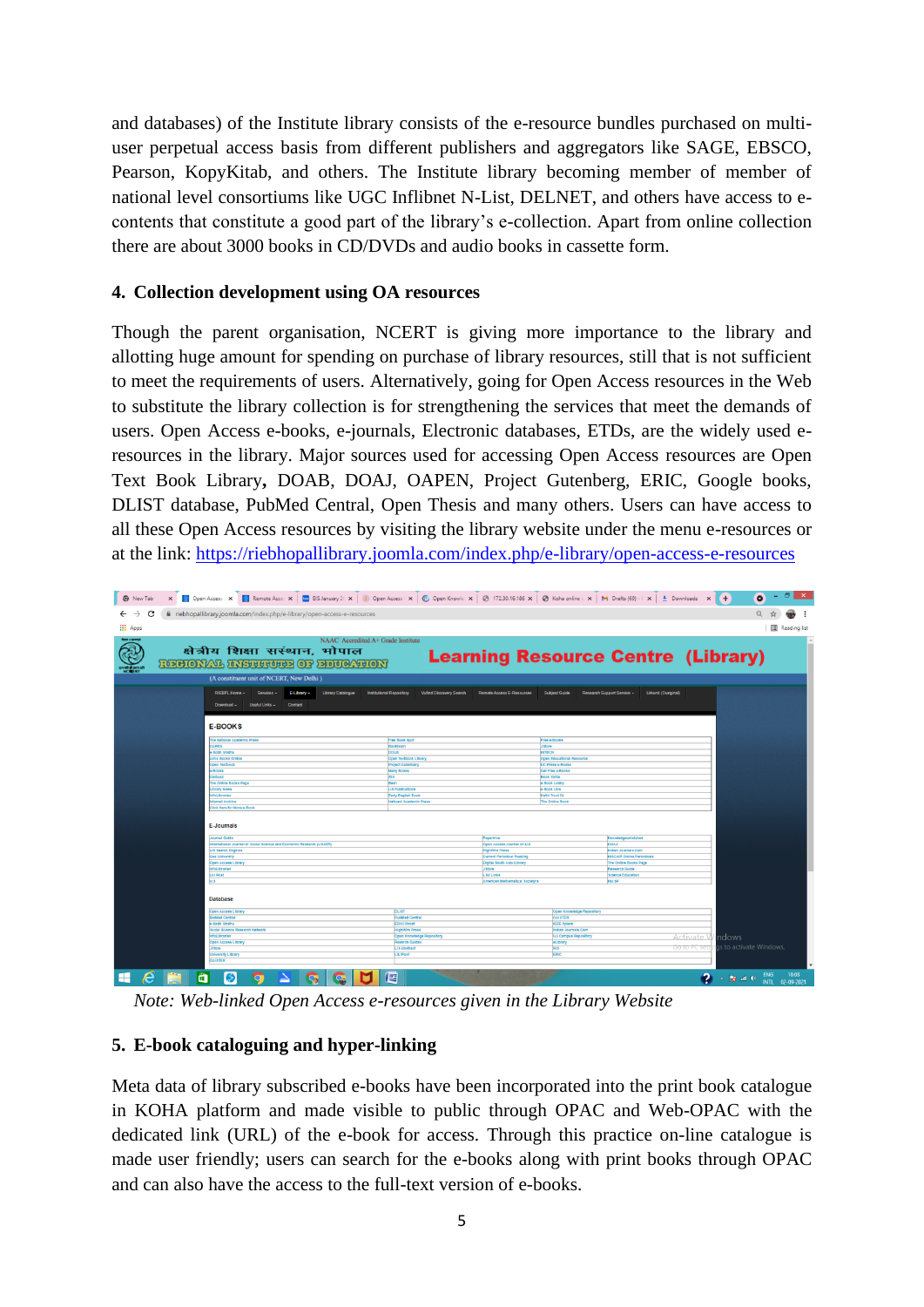#### **6. Book Content Analysis and Keyword Assignment**

Content analysis is a constant practice of the library for last two decades, through which the contents of each book, print and e-book, analysed and on each chapter appropriate keyword is entered into the subject/keyword field of the data sheet in the cataloguing module of KOHA LMS and by tern contents of each book is visible to users at OPAC/Web-OPAC and the entire content is converted into searchable mode.

#### **7. User-Centered Services**

Apart from regular services the Institute library has introduced certain specialised IT based services keeping in view specific user groups.

- **a. CAS Services:** The decade old Current Contents Service of the Institute library in the form of Table of Contents (ToC) of journals in the name Education Information Service (EIS) and a list of New Arrival of books and journals are being published online by the library on monthly basis. Table of contents compiled each month is digitised before circulating among faculties and uploading to cloud site (BOX.COM) for embedding to the different library Internet platforms; Library website, facebook page, twitter site and LinkedIn network. Users can have this Information service visiting either of these web and social network platforms.
- **b. SDI Services:** Selective Dissemination of Information (SDI) is a specialised library service to keep a user informed about the new resources on specific topics of interest. Institute library introduced Selective Dissemination of Information (SDI) service in 2018 especially for the faculty members. Faculty profiles have been developed and regularly updated by collecting the area of research assigned to faculty members by Programme Advisory Committee (PAC) of the parent body NCERT, New Delhi. A dedicated staff engaged for the purpose searches for research papers on the topics of each faculty in SAGE Education Collection (database), other online journals subscribed in library and OA databases; and sends through e-mail to concerned faculties.
- **c. E-mail alert:** The RIE Bhopal library has registered the mail IDs of all faculties and students in KOHA Library Management System. The purpose of this service is to provide information on issue/return transactions made by users in library, sending documents through Digital Document Delivery Service (DDDS), keep them updated with the information on new arrivals, new services, new technologies, important updates in education sector etc. Book transaction details are communicated to the users through system generated e-mail alerts in real time.

#### **8. Pandemic services**

During COVID -19 pandemic the Institute library tried to utilise available IT infrastructure of the library to serve the students at home. Some of the initiatives are: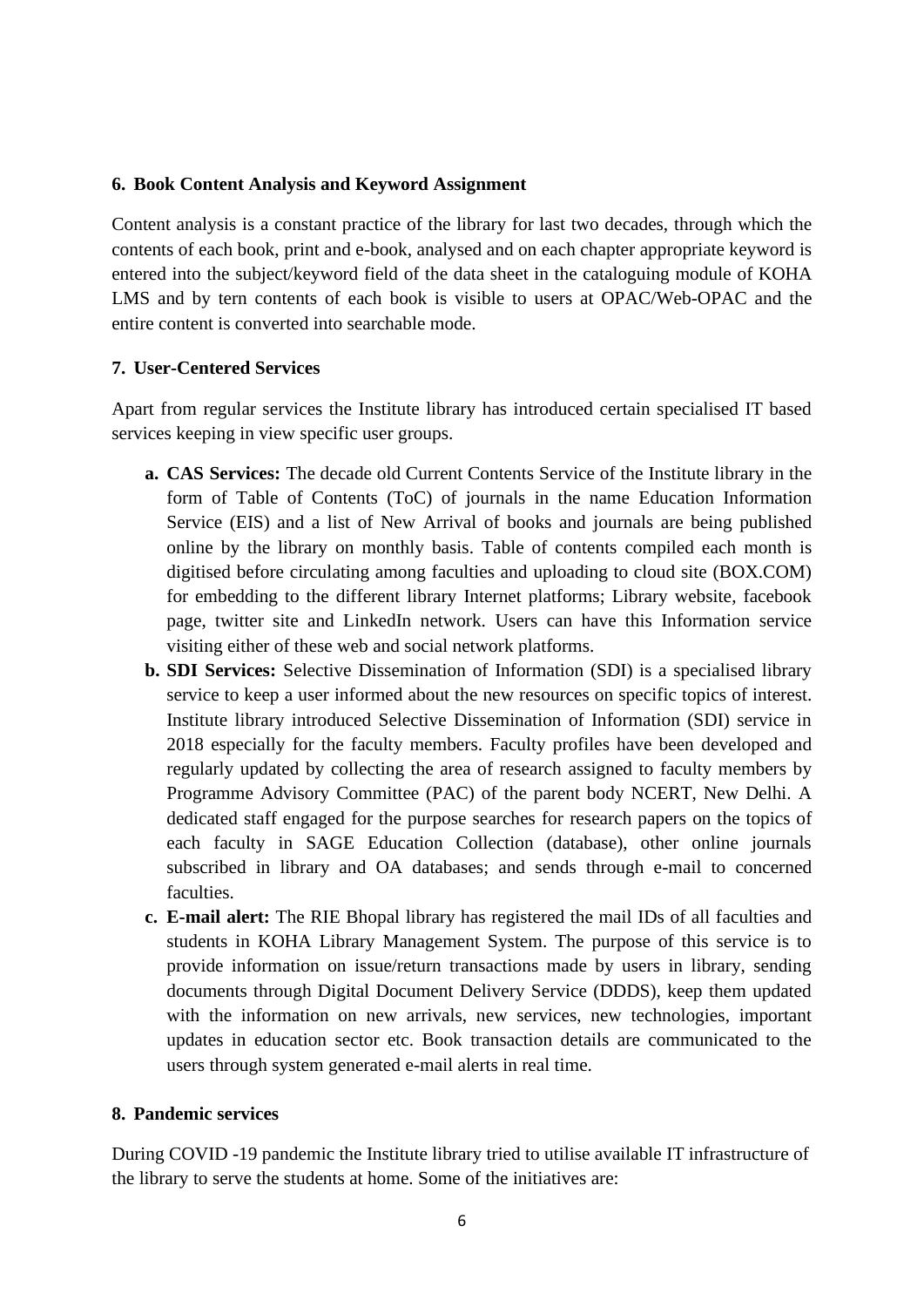- a. **Online orientation –** Orientation is one of the best practices of RIE Bhopal Library to create awareness among the students about the library. By means of conducting regular user orientation programmes at the beginning of the academic session newly enrolled library users are get acquainted with the library system, resources, facilities and services. Due to Covid-19 pandemic, as students are virtually using the library, orientation programmes are being conducted online since 2020. Awareness among new students increases about the different types of documents, e-resources, services, digital library facilities, different ICTs used in library, library rules, library times, membership procedure etc. through on-line library orientation. Apart from these, hands-on training sessions for teachers and researchers on information retrieval techniques are conducted throughout the year as per their need. The aim is to refurbish their knowledge on latest innovations in library, how to discern what is a good information source, how to use new technologies and ultimately to help them to use the library maximum.
- b. **Digital Document Delivery Service (DDDS) -** One of the innovative and valuable services offered by the RIE, Bhopal is the Digital Document Delivery Service (DDDS). After Covid-19 pandemic limits the library started implementing ICT based document delivery service using Internet to deliver desired copies of journal articles, book chapters and other documents after scanning from hard copy and converting into portable document format (PDF) to the desktops of library users.
- c. **Query based Service**: Although not exactly called Reference Service, Query based Service is one of the effective services of RIE Bhopal library for its users. The library staffs assist the users through online for accessing and retrieving information from elibrary collection for academic and research purposes. If users are unable to find or retrieve information from the library subscribed e-resources they mail their queries to the library official e-mail ID for assistance. After receiving the mail the library staffs start searching for information on the query from library collection and professional networks like UGC Inflibnet N-List, DELNET, etc. and serve information within reasonable time. This service initiated during first wave of pandemic and continuing since then.
- d. **Remote access –** The library purchased e-resources from various dealers with the condition in License Agreement to provide remote access to the users and to manage the digital rights (DRM) of the contents at their disposal. Expedient e-resource online access anywhere anytime; in classroom, in hostel, at home or on transit to get the materials when and where users need; is the purpose behind remote access facility of the library. E-resource suppliers have their own peculiar remote access policies different from each other, but enrol the Institute library users and provide the access details to them through their e-mail IDs separately. Content access and downloading restrictions varying from supplier to supplier are well taught to the users while providing library orientation. How to use instructional video tutorials have been prepared on each e-resource supplier and embedded to the library website at the URL: <https://riebhopallibrary.joomla.com/index.php/remote-access-e-resources>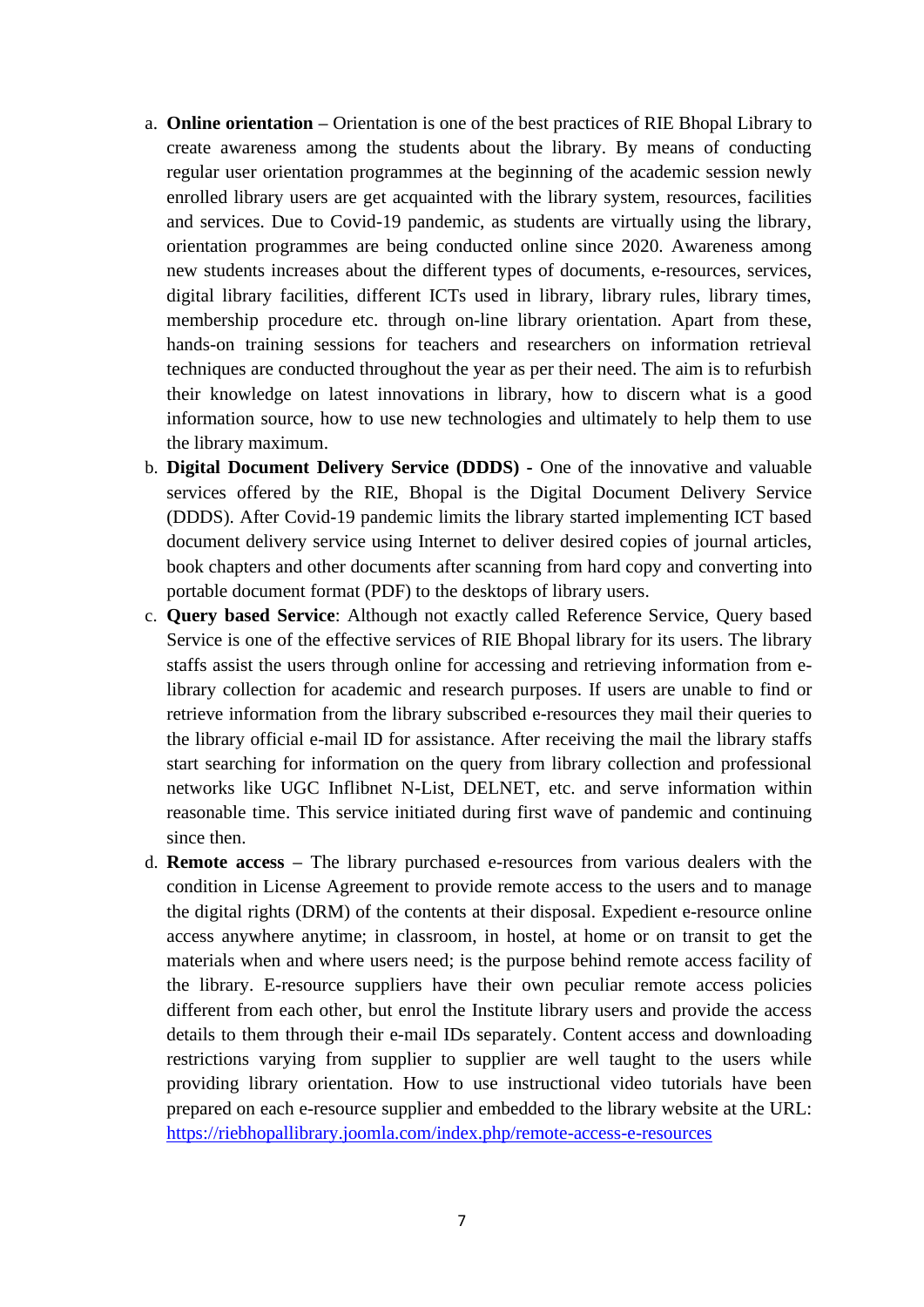| <b>D</b> New Tab |                                                                    |                                                                     |                                                                                                         |                                                                                                                |                                | X   Open Access E X   Remote Access   X   2 ElS January 2021 X   1 Open Access Li: X   © Open Knowledg: X   © 172.30.16.186 X   © Koha online cat. X   M Inbox (134) - II: X   +                                  |                                                                                                                               |                           |                                  | o            |
|------------------|--------------------------------------------------------------------|---------------------------------------------------------------------|---------------------------------------------------------------------------------------------------------|----------------------------------------------------------------------------------------------------------------|--------------------------------|-------------------------------------------------------------------------------------------------------------------------------------------------------------------------------------------------------------------|-------------------------------------------------------------------------------------------------------------------------------|---------------------------|----------------------------------|--------------|
|                  | ii riebhopallibrary.joomla.com/index.php/remote-access-e-resources |                                                                     |                                                                                                         |                                                                                                                |                                |                                                                                                                                                                                                                   |                                                                                                                               |                           |                                  |              |
| <b>III</b> Apps  |                                                                    |                                                                     |                                                                                                         |                                                                                                                |                                |                                                                                                                                                                                                                   |                                                                                                                               |                           |                                  | Reading list |
|                  |                                                                    |                                                                     | क्षेत्रीय शिक्षा सरंथान, भोपाल<br>TORFION ALL INSTITUTES OF SHOUGHTON                                   | NAAC Accredited A+ Grade Institute                                                                             |                                | <b>Learning Resource Centre (Library)</b>                                                                                                                                                                         |                                                                                                                               |                           |                                  |              |
|                  | (A constituent unit of NCERT, New Delhi)                           |                                                                     |                                                                                                         |                                                                                                                |                                |                                                                                                                                                                                                                   |                                                                                                                               |                           |                                  |              |
|                  |                                                                    | RIEBPL Home -<br>Download -                                         | E-Library -<br>Services -<br>Useful Links -<br>Contact                                                  | Library Catalogue<br>Institutional Repository                                                                  | <b>Writed Discovery Search</b> | Remote Access E-Resources<br><b>Subject Guide</b>                                                                                                                                                                 | Research Support Service -                                                                                                    | Unkund (Ounginal)         |                                  |              |
|                  |                                                                    | through the following links-<br><b>Remote Access of E-Resources</b> |                                                                                                         |                                                                                                                |                                | Library, RIE Bhopal is please to inform that the Students. Faculty and Staff can have access E-Resources through their computer, smart phone or tablet having internet connectivity from outside institute campus |                                                                                                                               |                           |                                  |              |
|                  |                                                                    | Name                                                                | User ID                                                                                                 | Password                                                                                                       | Website Link                   | Contact                                                                                                                                                                                                           | Remark                                                                                                                        | How to use video tutorial |                                  |              |
|                  |                                                                    | Kopykitab                                                           | Use personal e-mail id registered in library                                                            | Password: Provided through e-mail<br>attachment file                                                           | http://niebhopat.kopykitab.com | For any support contact Ms. Rushendar Kaur : £265970874                                                                                                                                                           | Havito 33 test booksand others in<br>Hindi and English on different<br><b>subjects</b><br>At a time 5 users can accees a sing |                           |                                  |              |
|                  |                                                                    | N-List                                                              | Use personal e-mail id regletered in N-Lieb                                                             | a-mail                                                                                                         |                                | Password: Provided to you by N-List through the United Infiltration is avversecution php Por any support contact Mr. Tamal Bingh :0007194347                                                                      | Having 3,00,000+ books on different<br>aubjects of different publishers                                                       | DIE ONAAN                 |                                  |              |
|                  |                                                                    | Pearson                                                             | Login detail has been sent Dated on<br>07.10.2020 to respective e-mail id to all<br>Shadenia, Faculties | Login detail has been sent Dated on<br>07.10.2020 to respective a-mail ld to all<br><b>Students, Faculties</b> | https://witnan.in.pearson.com  | For any support contact : Dr. Lalima Sharma -5425478443 Mr.<br>Chakradhar Rana -5435785357 Mr. Alekn Keradia -5178124335<br>Detween 10.00 AM to12.00 PM                                                           | Having 30 text books on different<br>subjects                                                                                 |                           |                                  |              |
|                  |                                                                    | DELNET                                                              | mprieb                                                                                                  | Provided through e-mail attachment file                                                                        | http://da.100.247.20/          | For any support contact: Dr. Latima Shanna -9425670643 Mr.<br>Chekradhar Rang -5459785557 Mr. Alekh Karadia -5178124359<br>Between 10.00 AM to 12.00 PM                                                           | Having good collection of e-<br>resourceson different subjects                                                                |                           | ndows<br>is to activate Windows. |              |
|                  | m                                                                  | <b>B</b>                                                            |                                                                                                         | <b>Tive</b>                                                                                                    |                                |                                                                                                                                                                                                                   |                                                                                                                               |                           | $2 \times 12 = 40$ ENG           | 17:01        |

*Note: Video tutorials are embedded to the Library Website*

e. **Mobile App based services –** The Institute library always takes initiatives to introduce innovative methods to reach its users online to save their time. Library App is a right approach for making the library accessible through smart phones. It is very well said "App is shorthand for application, or software that typically runs on a mobile device". The library has developed its own Library App on an open source platform 'Android Studio' for Android smart phones users embedding all facilities and services of the library in GUI interface. Along with its own App two more Apps for library are also in operation - developed by e-book suppliers – M/s Prearson India and M/s KopyKitab (DigiBook Technologies) for access of their e-resources. Users have been informed about these Apps and their links for download in mobiles with user login methods.

#### **9. Social Network use in Library**

In academic library environment social networking sites are widely accepted networks where users can get up-to-date information in any area of interest. The Web 2.0 applications provide libraries with the opportunity to use innovative tools for information dissemination and two way communication with users. The RIE Bhopal Library uses the following social media tools to get connected with its users and provide them different services:

| <b>SN</b> | <b>Social</b> | <b>Services provided</b> | <b>Site address</b>                        |
|-----------|---------------|--------------------------|--------------------------------------------|
|           | networks      |                          |                                            |
|           | Facebook      | New arrival service,     | https://www.facebook.com/Library-Regional- |
|           |               | Current Contents,        | Institute-of-Education-RIE-Bhopal-India-   |
|           |               | library events, etc.     | 175184902497312/                           |
| 2         | YouTube       | Library orientation      | https://www.youtube.com/channel/UC-        |
|           |               | video, user guide        | QgzgfAVfThGbQY1ZvIo7A                      |
|           |               | videos, Library live     |                                            |
|           |               | events, etc.             |                                            |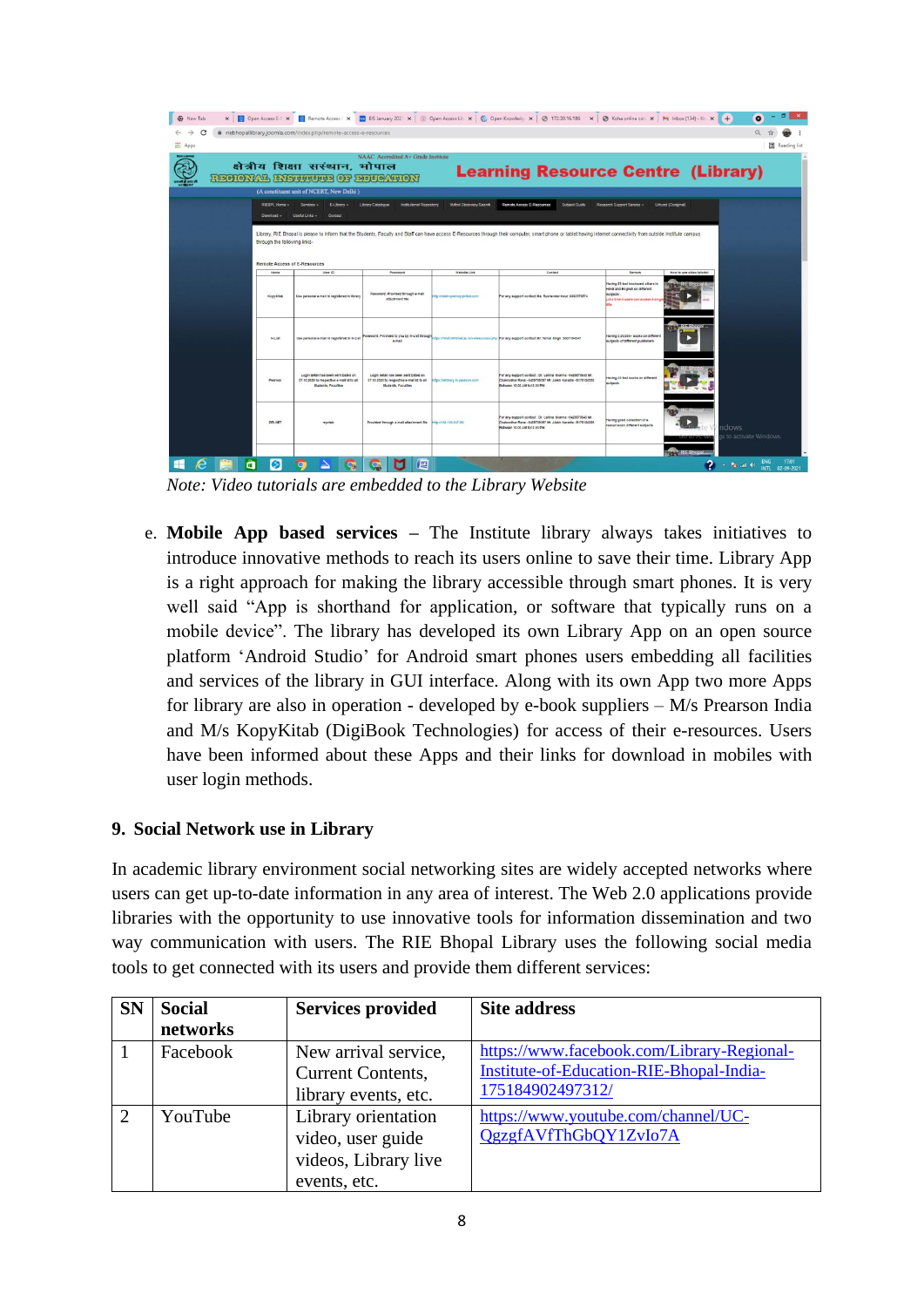|   | LinkedIn        | Circulation of        | https://www.linkedin.com/in/libraryriebhopal/ |
|---|-----------------|-----------------------|-----------------------------------------------|
|   |                 | scholarly contents    |                                               |
| 4 | Twitter         | Keeping patrons       | https://twitter.com/libraryriebpl             |
|   |                 | updated on regular    |                                               |
|   |                 | library activities    |                                               |
| 5 | Instagram       | Library photo sharing | http://shorturl.at/bACZ9                      |
|   |                 | among users           |                                               |
| 6 | <b>RSS</b> Feed | Links back to the     | https://rss.app/feeds/WTxY6yZAG077AiIU.xml    |
|   |                 | latest published      |                                               |
|   |                 | content in Library    |                                               |
|   |                 | website               |                                               |

Note: *Links of all social media sites of RIE Bhopal library.*

#### **10. One Stop Shop Library Website**

Library website needs to be dynamic and informative; designed to showcase the facilities of any library system so as to save the time of the users. The RIE Library stores many different kinds of information digitally in the form of e-books, online journals, full-text databases, digitised institutional publications, OA resources, and many more; but that are scattered across different platforms, and accessible through different networks. Apart from e-resources library has developed a number of digital services for its users, which can be availed online. The library web site developed on open source Joomla platform facilitates single window access to various e-resources and web enabled library services. Starting from the access to all e-resources subscribed in library and open access, other facilities and services the Institute library website embeds are; 'KOHA' built library web-OPAC, 'DSpace' developed Institutional Repository (IR), 'VuFind' based discovery service, 'SubjectPlus' powered subject guide, access to 'Ouriginal' Plagiarism Detection Software (PDS), remote access details, institutional membership (DELNET, INFLIBNET etc.), Current Awareness Service (CAS), New arrival alert service, Selective Dissemination of Information (SDI) Service, research support tools, links of various social network sites of the library, and iconic access to a number of authenticated OER portals such as NDLI, NROER, e-Pathshala, DIKSHA, VidyaDaan, e-Adhyayan, and Shodh Sindhu. A user can shop everything available in the library once visiting the library website. The library website available at the URL [https://riebhopallibrary.joomla.com](https://riebhopallibrary.joomla.com/) acts as a gateway for the users to the world of information.

#### . **11. Web OPAC**

The bibliographic information of print books and metadata of e-books are accessible through Web-OPAC link provided at the library website [\(https://riebhopallibrary.joomla.com\)](https://riebhopallibrary.joomla.com/). Remote library users without spending time to visit the library for minimum information about availability of a book can get the information through this online catalogue. The bookjackets of recently procured books in library are displayed at Web-OPAC site and also their metadata are accessible online.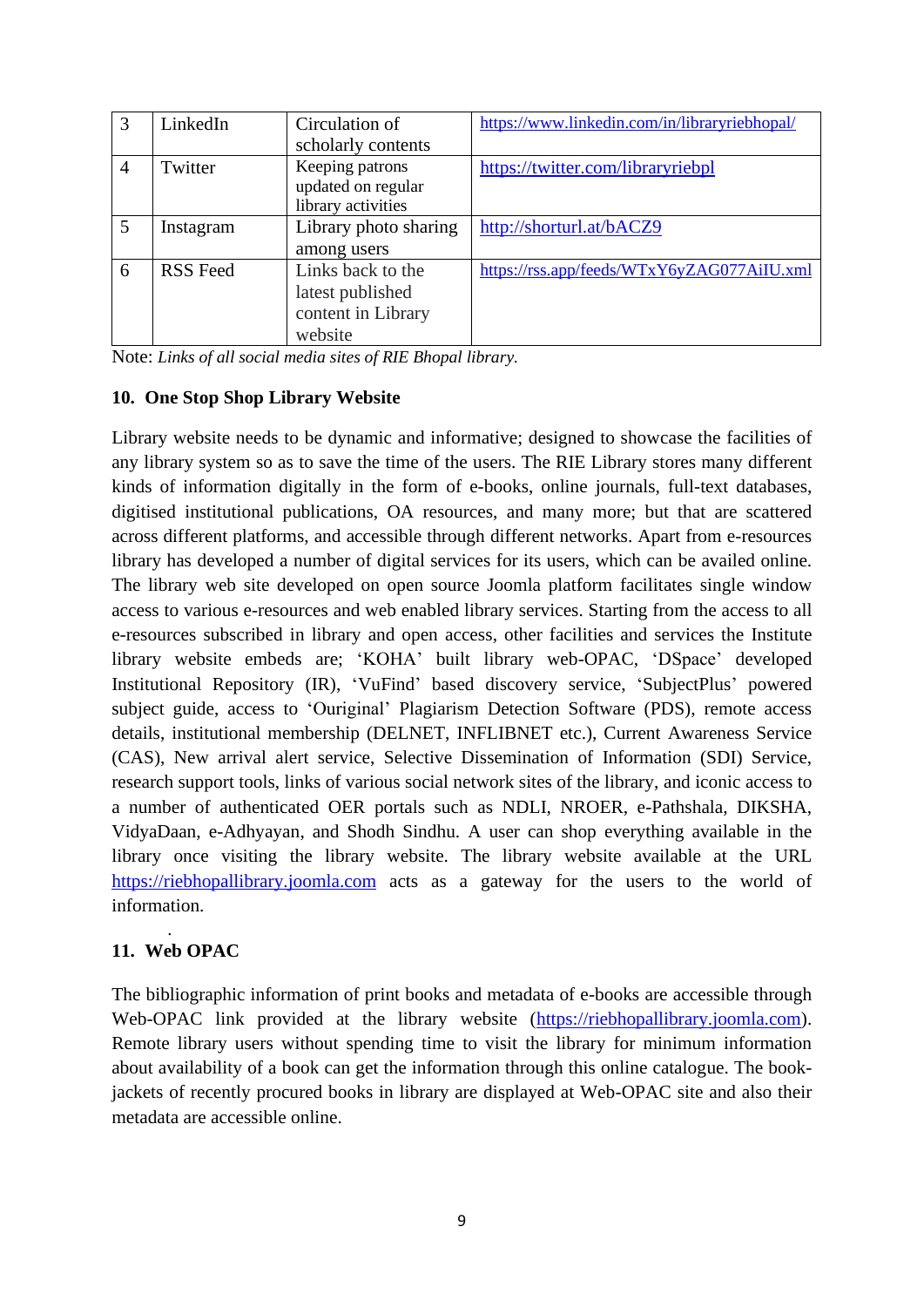#### **12. QR Code Based Services**

Quick Response Codes (QR Code) technology is widely used as a medium to deliver a message to end users in coded form. QR codes are two dimensional images that, when scanned by a smart phone's camera, prompt the smart phone to open a webpage or display an image, video, or text (Kumar, Chikkamanju and Mamtha 2014). Libraries use QR codes mainly for the purpose of promoting the information services among their users. QR codes have been created to link directly to the URL of the subscribed e-resources and services of RIE Bhopal library; and embedded to its website for easy and immediate access of users in smart phones.

#### **13. Inclusive Library**

"Education for All" is the newest teaching and learning movement over the concept specialised schooling system for disadvantaged children. "As democratic institutions, (public) libraries have an important role to play as agents for promoting social inclusion and must therefore guarantee citizens' right to access information, culture and reading" (Cruz, 2018). Libraries have also transformed themselves accordingly and developed specialised collection and technologies within library in support of these disadvantaged students. RIE Bhopal library has also taken certain initiatives in this regard as:

- **a. Collections**  The Students with Special Need (SWSN) can get the print book read with the help of a text reading scanner installed in the Institute library that reads text written in 14 different languages in India and even hand written text. The library has a range of audio books in CD/DVD form that students use through screen reader software in multi-media PCs. Apart from that the e-library contains variety of such talking books in its collection selected from various Open Access sites like LibriVox, Loyal Books, Lit2Go, etc.
- **b. Facilities** To support the differently able students the library has developed infrastructure. In a special corner multi-media computer with screen reader, head phone, text scanner and Internet connectivity are available to enable the visually impaired students to read the books themselves.

#### **14. Institutional Repository (IR)**

Digital objects are digital reproductions as surrogate of printed monographs exist in analog format; for an Institution the digitisation of its publications are its digital objects, which are invaluable. The National Information Standards Organization (NISO), USA has described digital objects as "equivalent conceptually to the items that may be found within library holdings, museum collections, and archival collections" (NISO, 2004). Institutional Repository is an online archive created for digitally storing and disseminating Institution's digital objects and other intellectual output for wider access. The RIE Bhopal library has developed the Institutional repository for Institutional publications on DSpace open source platform and keeps it updated in regular basis and makes it available online for everyone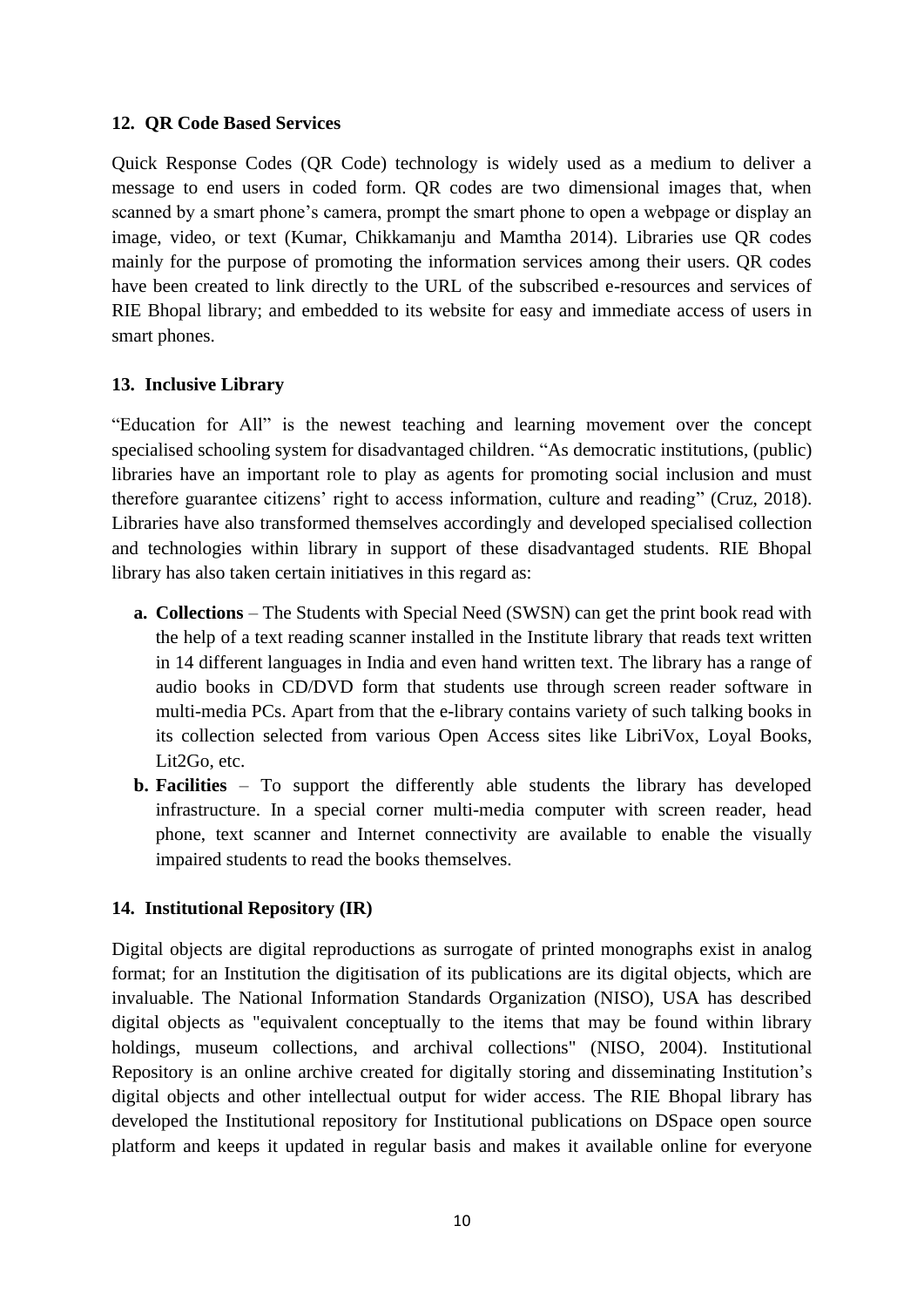through the link at library website. The digital objects are created in library following Digital Library Federation (DLF) Benchmark to be long-lived and high quality (DLF, 2002).

#### **15. The Model Licensing Agreement**

Academic libraries spend a good part of their annual budget on purchase of e-resources. As electronic resources grow up in library, they become more and more difficult to manage in acquisition and use, and some standard library management systems provide tools for contract management and licensing terms. Being different from the method of acquisition for print documents the e-resource acquisition process involves licensing agreement between library and the supplier as a legal commitment for both of them to abide by as no physical entity is dealt with except the access credentials for users like user ID/password, IP based activation, VPN based access or other access methods. The draft license agreement based on the standard terms and conditions is thoroughly reviewed and modified by e-resources providers and RIE Bhopal library incorporating negotiating points in license agreements with acceptable terms according to the RIE Bhopal conditions before final execution. In a decade span of dealing with e-resources the Institute library has never came across any breach of contract or legal dispute from either side for the reason of library's standard licensing agreement. The professional legal knowledge of the library staff in the background helped in preparing the model licensing agreement.

## C**onclusion**

Developing digital best practices in RIE Bhopal library, analyzing and revising them at a regular interval has lead to continuous improvement in overall performance of the library. It is observed that new digital practices in the management of library activities could strengthen services for digital-centric academic community. The potential areas where library implemented innovative technologies like new hardware, Open Access software, free Content Management System (CMS), Internet and social network platforms and free discovery tool, emerged as the strong points of the library. The digital best practices of the library have created a complex and trustworthy image in the minds of students, teachers, and scholars of the Institute. The current digital best practices followed could strengthen the Institute library to sustain for future.

## **References**

- Crane, D. (2021). Libraries in the Digital Age: A Case Study in Equipping Librarians with the Tools of Idea Management, Retrieved August 20, 2021 from <https://fortelabs.co/blog/libraries-in-the-digital-age>
- Cruz, S. P. (2018), Inclusive Libraries: Architecture, Services, Library Collections and Training Combine in an Acessibility Project in the Libraries of Catalonia. Retrieved August 28, 2021from<http://library.ifla.org/2263/2/127-peix-cruz-en.pdf>
- Digital Library Federation Benchmark Working Group (2002). *Benchmark for Faithful Digital Reproductions of Monographs and Serials. Version 1*. Retrieved July 23, 2021from<https://old.diglib.org/standards/bmarkfin.htm>